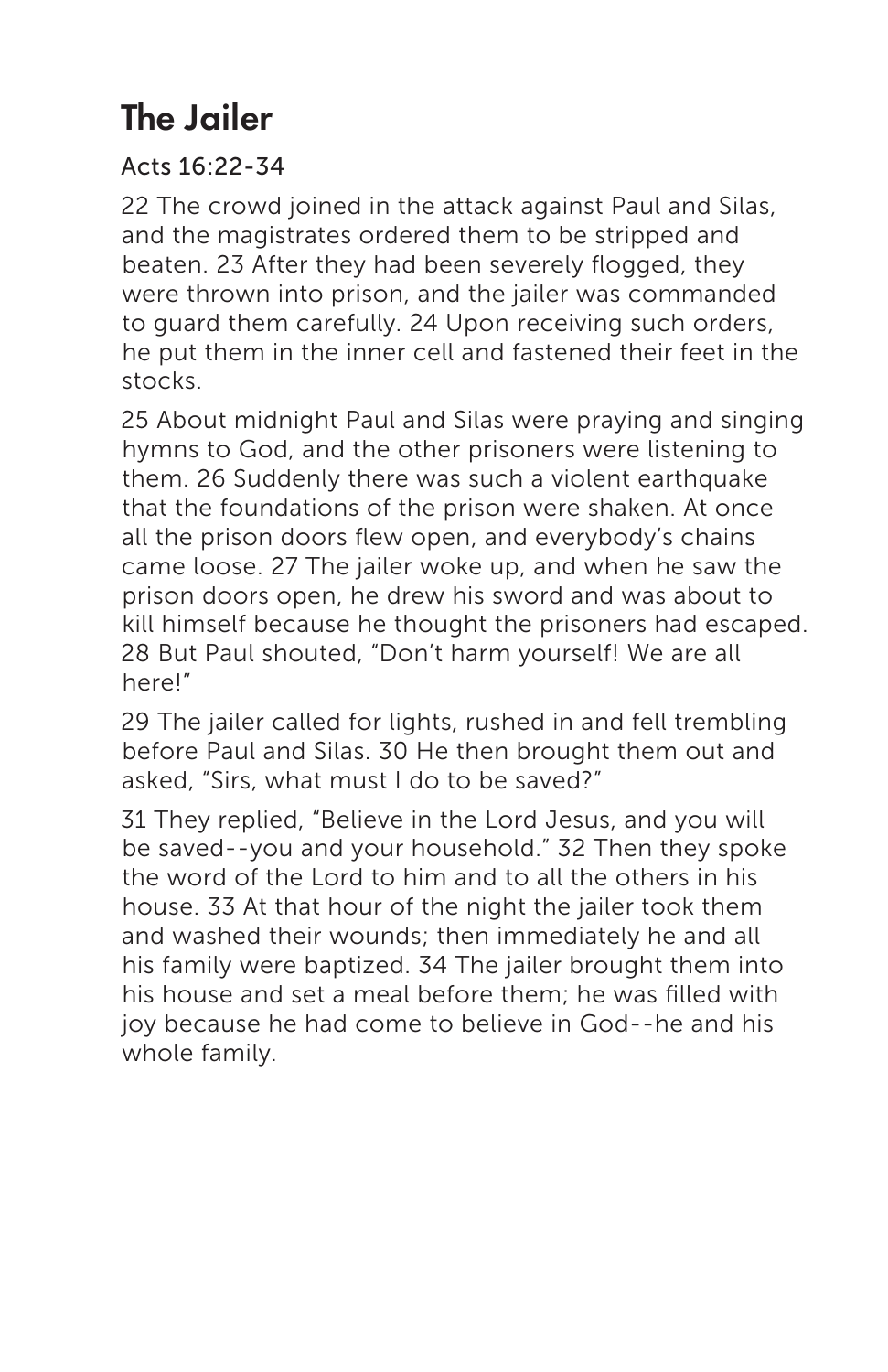## Message notes:

Your friends are watching you and asking "  $\blacksquare$  in their life?"

Sometimes earthquakes aren't meant to break us, but to \_\_\_\_\_\_\_\_\_\_\_\_\_\_\_\_\_\_\_\_\_\_\_\_\_\_\_\_\_\_\_\_\_\_\_\_ from bondages.

The enemy will fight you hard when you're the first of your family to come to Jesus.

An earthquake may wake you up, but will change you.

If there isn't in your life, then I would question if you have met Jesus.

Your opinion of Jesus and His Lordship needs to take precedent over \_\_\_\_\_\_\_\_\_\_\_\_\_\_\_\_\_\_\_\_\_\_\_\_\_\_\_ opinion in your life.

Additional notes: